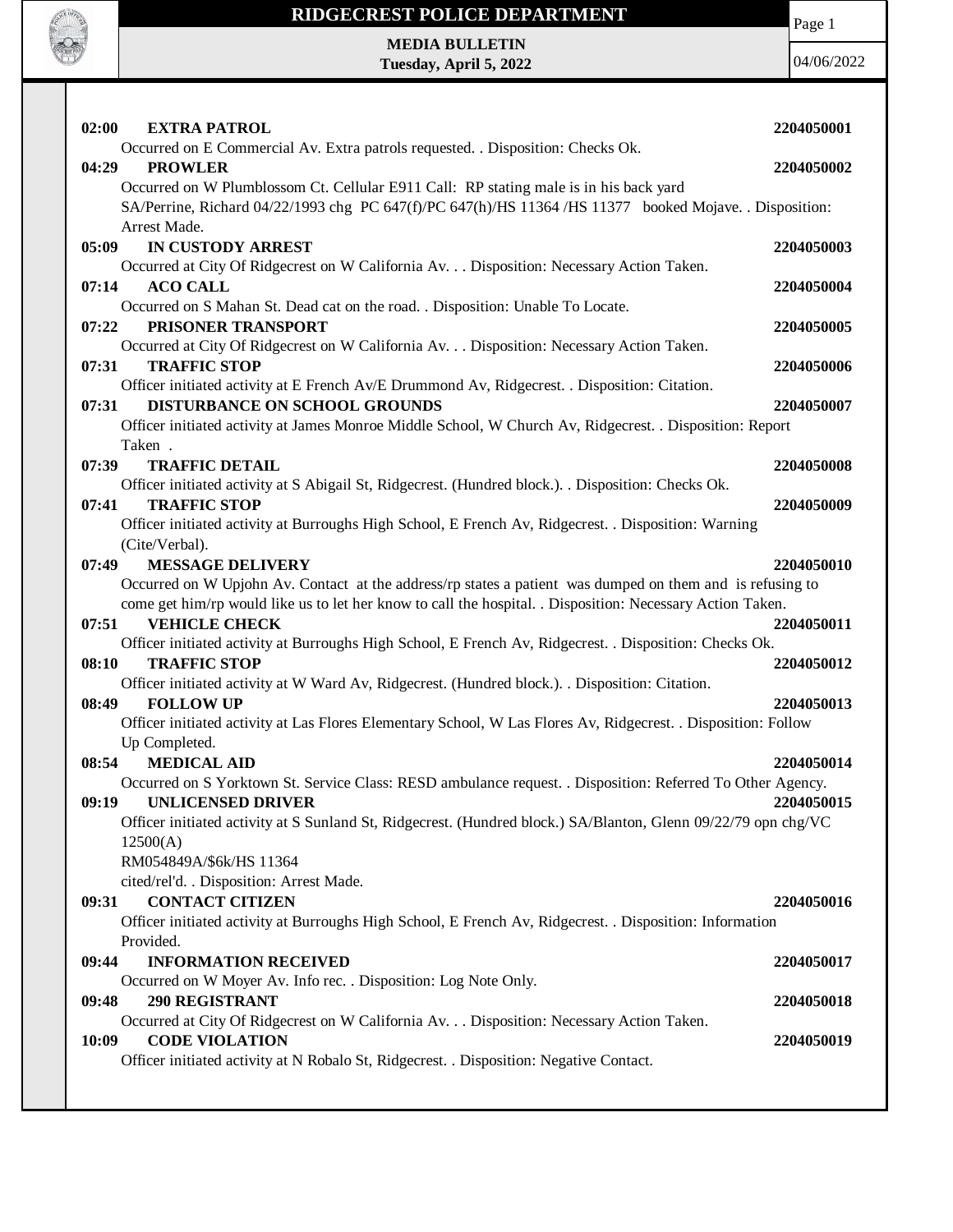

# **RIDGECREST POLICE DEPARTMENT MEDIA BULLETIN**

**Tuesday, April 5, 2022**

Page 2

| 10:11<br><b>CONTACT CITIZEN</b>                                                                                                                                                                                                                | 2204050020 |
|------------------------------------------------------------------------------------------------------------------------------------------------------------------------------------------------------------------------------------------------|------------|
| Occurred at City Of Ridgecrest on W California Av. . Rp would like to know if there is a RO between rp.<br>Contact via 21. . Disposition: Information Provided.                                                                                |            |
| PARKING VIOLATION<br>10:25                                                                                                                                                                                                                     | 2204050021 |
| Officer initiated activity at N Chambers St, Ridgecrest. . Disposition: Necessary Action Taken.                                                                                                                                                |            |
| <b>CONTACT CITIZEN</b><br>10:25                                                                                                                                                                                                                | 2204050022 |
| Occurred at Town & Country Mobile Home Park on N Norma St. . stole rps credit card information and other<br>ID info and used it locally/rp is currently at her residence and needs an officer to come "get her".<br>Disposition: Report Taken. |            |
| 10:54<br><b>ACO CALL</b>                                                                                                                                                                                                                       | 2204050023 |
| Officer initiated activity at Tractor Supply Company, S China Lake Bl, Ridgecrest. Confined dog. . Disposition:<br>Animal Control Handled.                                                                                                     |            |
| <b>CONTACT CITIZEN</b><br>11:02                                                                                                                                                                                                                | 2204050024 |
| Officer initiated activity at Murray Middle School, E Drummond Av, Ridgecrest. . Disposition: Information                                                                                                                                      |            |
| Provided.                                                                                                                                                                                                                                      |            |
| <b>CODE VIOLATION</b><br>11:06                                                                                                                                                                                                                 | 2204050025 |
| Officer initiated activity at N Scott St, Ridgecrest. . Disposition: Necessary Action Taken.                                                                                                                                                   |            |
| POSITIVE CITIZEN CONTACT<br>11:12                                                                                                                                                                                                              | 2204050026 |
| Officer initiated activity at Murray Middle School, E Drummond Av, Ridgecrest. . Disposition: Necessary                                                                                                                                        |            |
| Action Taken.                                                                                                                                                                                                                                  |            |
| 11:19<br><b>ACO CALL</b>                                                                                                                                                                                                                       | 2204050027 |
| Officer initiated activity at S Mahan St, Ridgecrest. (Hundred block.). . Disposition: Animal Control Handled.                                                                                                                                 |            |
| 11:26<br><b>WELFARE CHECK</b>                                                                                                                                                                                                                  | 2204050028 |
| Occurred at Albertson's #6376 on N Norma St. . WMA keeps running into traffic and yelling at people driving<br>by-wearing white short and no shirt. . Disposition: Unable To Locate.                                                           |            |
| <b>ACO CALL</b><br>11:39                                                                                                                                                                                                                       | 2204050029 |
| Officer initiated activity at S China Lake Bl, Ridgecrest. (Hundred block.) loose dogs. . Disposition: Animal                                                                                                                                  |            |
| Control Handled.                                                                                                                                                                                                                               |            |
| <b>ACO CALL</b><br>11:43                                                                                                                                                                                                                       | 2204050030 |
| Officer initiated activity at Hacienda Court, W Miguel Ct, Ridgecrest. . Disposition: Animal Control Handled.<br>11:51<br><b>ACO CALL</b>                                                                                                      | 2204050031 |
| Officer initiated activity at N Oasis Dr, Ridgecrest. Fu on barking dog. . Disposition: Animal Control Handled.                                                                                                                                |            |
| 11:55<br><b>ACO CALL</b>                                                                                                                                                                                                                       | 2204050032 |
| Officer initiated activity at N Oasis Dr, Ridgecrest. Improper teathering. . Disposition: Animal Control Handled.<br>12:01<br><b>WARRANT ARREST</b>                                                                                            | 2204050033 |
| Officer initiated activity at W Ward Av, Ridgecrest. (Hundred block.) SA/Smith, Ronald 01/21/80 RM055830A/<br>\$500/HS 11350(A) ARREST 21-4075 cited/rel'd. . Disposition: Arrest Made.                                                        |            |
| <b>INFORMATION</b><br>12:01                                                                                                                                                                                                                    | 2204050034 |
| Occurred on W Coral Av. . Disposition: Information Received.                                                                                                                                                                                   |            |
| 12:05<br><b>ACO CALL</b>                                                                                                                                                                                                                       | 2204050035 |
| Officer initiated activity at E Sand Dune Ln, Ridgecrest. . Disposition: Animal Control Handled.                                                                                                                                               |            |
| <b>TRAFFIC STOP</b><br>12:11                                                                                                                                                                                                                   | 2204050036 |
| Officer initiated activity at S Mahan St, Ridgecrest. (Hundred block.). . Disposition: Citation.                                                                                                                                               |            |
| 12:11<br><b>ACO CALL</b>                                                                                                                                                                                                                       | 2204050037 |
| Officer initiated activity at N Palm Dr, Ridgecrest. Fu on loose dog. . Disposition: Animal Control Handled.                                                                                                                                   |            |
| 12:19<br><b>TRAFFIC STOP</b>                                                                                                                                                                                                                   | 2204050038 |
| Officer initiated activity at Triple T'S, E Ridgecrest Bl, Ridgecrest. . Disposition: Warning (Cite/Verbal).                                                                                                                                   |            |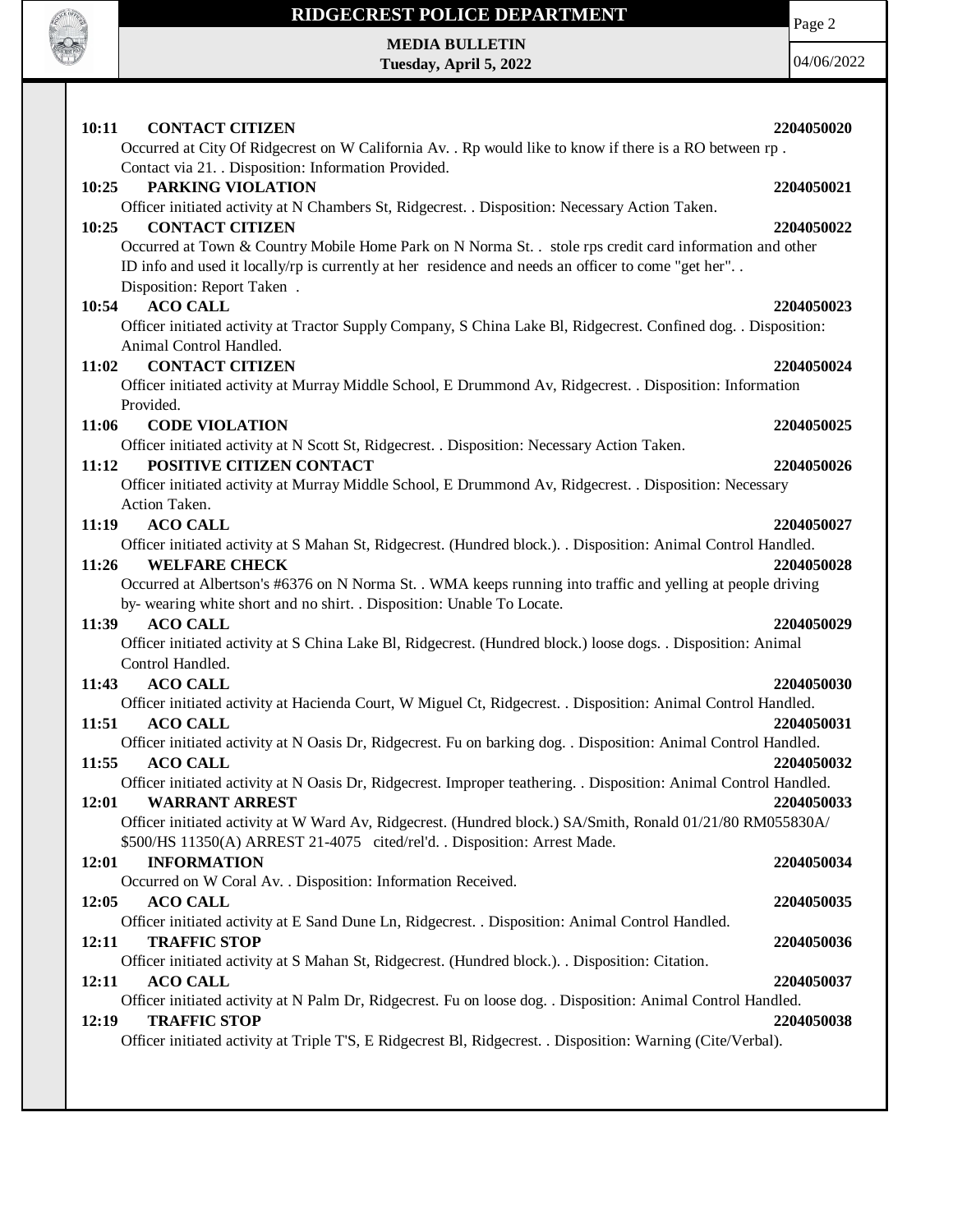

# **RIDGECREST POLICE DEPARTMENT MEDIA BULLETIN**

**Tuesday, April 5, 2022**

Page 3

| 12:23<br><b>TRAFFIC STOP</b>                                                                                    | 2204050039 |
|-----------------------------------------------------------------------------------------------------------------|------------|
| Officer initiated activity at E French Av/E Drummond Av, Ridgecrest. . Disposition: Warning (Cite/Verbal).      |            |
| <b>TRAFFIC STOP</b><br>12:29                                                                                    | 2204050040 |
| Officer initiated activity at Burroughs High School, E French Av, Ridgecrest. . Disposition: Warning            |            |
| (Cite/Verbal).                                                                                                  |            |
| <b>CONTACT CITIZEN</b><br>12:31                                                                                 | 2204050041 |
| Occurred on W Upjohn Av. Rp is requesting to speak with a wc in regards an issue. contact via 21                |            |
| Disposition: Information Provided.                                                                              |            |
| <b>TRAFFIC STOP</b><br>12:38                                                                                    | 2204050043 |
| Officer initiated activity at E French Av/E Drummond Av, Ridgecrest. . Disposition: Warning (Cite/Verbal).      |            |
| <b>TERRORIST THREATS</b><br>12:53                                                                               | 2204050044 |
| Officer initiated activity at Murray Middle School, E Drummond Av, Ridgecrest. . Disposition: Report Taken.     |            |
| <b>FOLLOW UP</b><br>12:55                                                                                       | 2204050045 |
| Officer initiated activity at Faller Elementary School, W Upjohn Av, Ridgecrest. . Disposition: Follow Up       |            |
| Completed.                                                                                                      |            |
| <b>TRAFFIC STOP</b><br>13:02                                                                                    | 2204050046 |
| Officer initiated activity at S Norma St, Ridgecrest. (Hundred block.). . Disposition: Citation.                |            |
| 13:32<br><b>RAJ RETURN</b>                                                                                      | 2204050047 |
| Occurred on S Sims St. Son returned home last night. . Disposition: Report Taken.                               |            |
| <b>FRAUDULENT REPORT</b><br>13:37                                                                               | 2204050048 |
| Occurred at American Loan Masters on W Inyokern Rd. . Rp in the lobby to file a report on fraudulent checks.    |            |
| . Disposition: Report Taken.                                                                                    |            |
| STORAGE AUTHORITY-6MOS EXPIRED<br>13:46                                                                         | 2204050049 |
| Occurred on W Upjohn Av.                                                                                        |            |
| SA/Esparza, Matthew 12/05/95 RM055000A/\$1k/VC 14601.1(A) OCA 22-1086 cited/rel'd. . Disposition: Arrest        |            |
| Made.                                                                                                           |            |
| 13:50<br><b>FOLLOW UP</b>                                                                                       | 2204050050 |
| Officer initiated activity at N Charles St, Kern County. . Disposition: Follow Up Completed.                    |            |
| 13:56<br><b>ACO CALL</b>                                                                                        | 2204050051 |
| Officer initiated activity at W Alene Av, Ridgecrest. . Disposition: Animal Control Handled.                    |            |
| 14:00<br><b>EXTRA PATROL</b>                                                                                    | 2204050052 |
| Occurred on E Commercial Av. Extra patrols requested. . Disposition: Checks Ok.                                 |            |
| <b>ACO CALL</b><br>14:22                                                                                        | 2204050053 |
| Officer initiated activity at S Lincoln St, Ridgecrest. Dirty yard. . Disposition: Animal Control Handled.      |            |
| 14:22<br><b>ACO CALL</b>                                                                                        | 2204050054 |
| Occurred on N Alvord St. Dead cat in backyard. . Disposition: Animal Control Handled.                           |            |
| <b>FOLLOW UP</b><br>14:26                                                                                       | 2204050055 |
| Officer initiated activity at James Monroe Middle School, W Church Av, Ridgecrest. . Disposition: Follow Up     |            |
| Completed.                                                                                                      |            |
| PROPERTY DAMAGE ONLY TC<br>14:30                                                                                | 2204050056 |
| Occurred at Santiago Ridgecrest Estates on W Ward Av. . Cold TC other driver does not have ins. - RP in the     |            |
| lobby to file a report-TC happened over a week ago. . Disposition: Information Provided.                        |            |
| <b>FOLLOW UP</b><br>14:44                                                                                       | 2204050057 |
| Officer initiated activity at Murray Middle School, E Drummond Av, Ridgecrest. . Disposition: Follow Up         |            |
| Completed.                                                                                                      |            |
| 911 WIRELESS CALL<br>14:46                                                                                      | 2204050058 |
| Occurred at City Of Ridgecrest on W California Av. . rustling noises//no answer on callback. . Disposition: Log |            |
| Note Only.                                                                                                      |            |
|                                                                                                                 |            |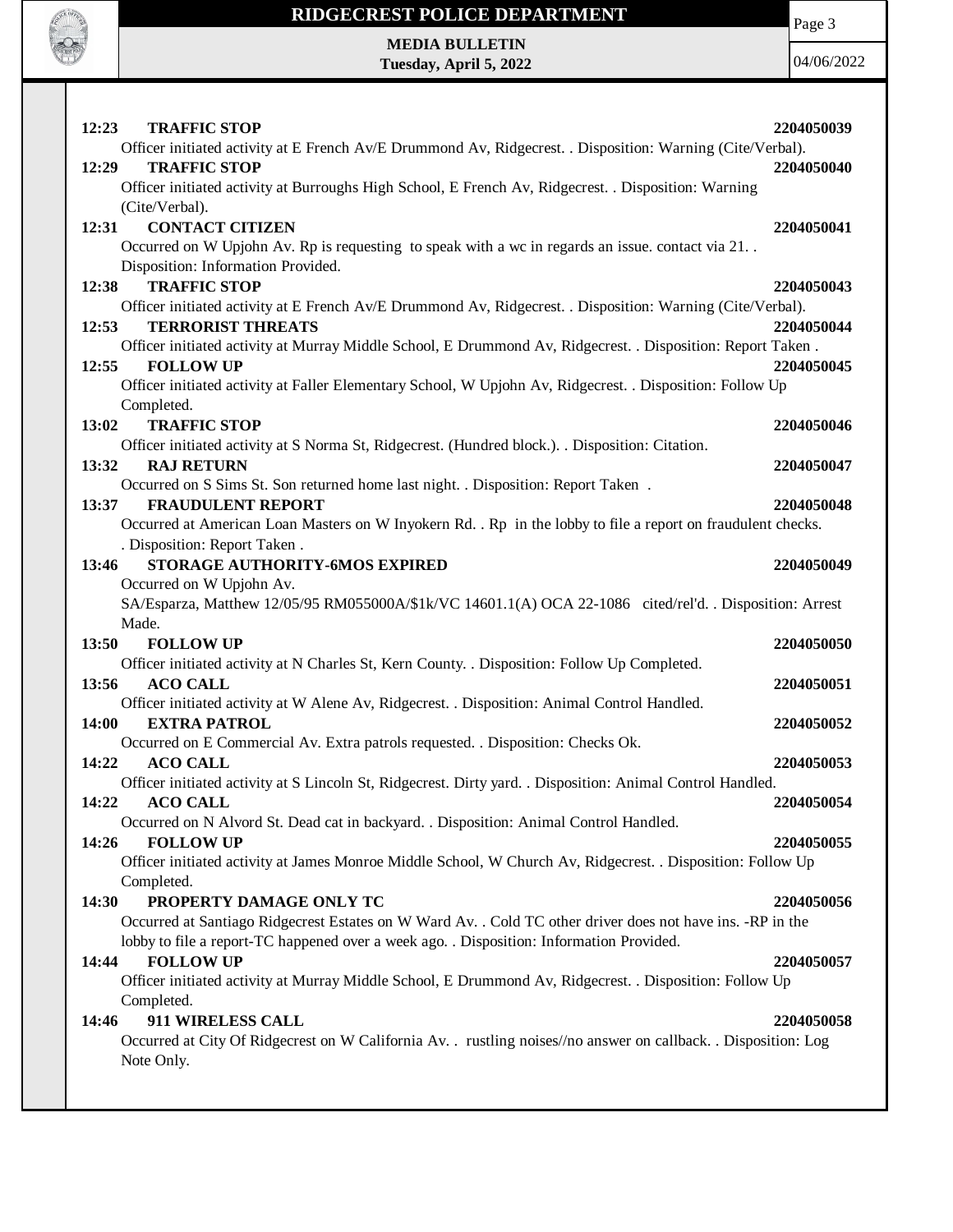

 $\mathbf{I}$ 

### **RIDGECREST POLICE DEPARTMENT**

**MEDIA BULLETIN Tuesday, April 5, 2022** Page 4

| 14:48<br><b>CONTACT CITIZEN</b>                                                                                                                                                                                                                                                                                             | 2204050059 |
|-----------------------------------------------------------------------------------------------------------------------------------------------------------------------------------------------------------------------------------------------------------------------------------------------------------------------------|------------|
| Occurred at City Of Ridgecrest on W California Av. . Rp states that they would like to speak with an officer. .<br>Disposition: Information Provided.                                                                                                                                                                       |            |
| <b>CIVIL PROBLEM</b><br>14:51<br>Occurred on S Sunland St. RP in the lobby. . Disposition: Referred To Other Agency.                                                                                                                                                                                                        | 2204050060 |
| 14:56<br><b>VERBAL THREATS</b>                                                                                                                                                                                                                                                                                              | 2204050061 |
| Occurred on E Church Av. Rp states a woman came up to her and her dog with a stick and rock and tried to<br>attack the rp/also states the subject kicked the rps car while she was coming after the rp/parties are separated<br>at this time/subject lives in one of travel trailers around back. . Disposition: Unfounded. |            |
| <b>VIOLATION OF COURT ORDER</b><br>15:07                                                                                                                                                                                                                                                                                    | 2204050062 |
| Occurred at Walmart Supercenter on E Bowman Rd. . Contact rp at the home and pharmacy entrance/rp<br>wearing blue top, jean pants and states that a person she is restrained from is also at the store/rp unable to tell<br>me who the other person is. . Disposition: Unfounded.                                           |            |
| RUNAWAY/OUT OF CONTROL JUVENILE<br>15:10                                                                                                                                                                                                                                                                                    | 2204050063 |
| Occurred on E Sandora Ln. juv has not come home since last Sunday . contact via 21. . Disposition: Necessary<br>Action Taken.                                                                                                                                                                                               |            |
| 15:30<br><b>MEDICAL AID</b>                                                                                                                                                                                                                                                                                                 | 2204050064 |
| Occurred on N Norma St. ambulance request. . Disposition: Referred To Other Agency.<br><b>BREAKING/REMOVING VEHICLE PARTS</b><br>15:35                                                                                                                                                                                      | 2204050065 |
| Occurred on N China Lake Bl. rp states someone stole a license plate from the vehicle at their second                                                                                                                                                                                                                       |            |
| lot/contact rp there to take the report                                                                                                                                                                                                                                                                                     |            |
| <b>FOLLOW UP</b><br>15:36                                                                                                                                                                                                                                                                                                   | 2204050066 |
| Officer initiated activity at Burroughs High School, E French Av, Ridgecrest. . Disposition: Follow Up<br>Completed.                                                                                                                                                                                                        |            |
| 15:42<br><b>CONTACT CITIZEN</b>                                                                                                                                                                                                                                                                                             | 2204050067 |
| Occurred at City Of Ridgecrest on W California Av. . RP IN THE LOBBY- STATES SHE IS HERE TO MEET<br>WITH P20. . Disposition: Necessary Action Taken.                                                                                                                                                                        |            |
| 15:45<br><b>HIT AND RUN REPORT</b>                                                                                                                                                                                                                                                                                          | 2204050068 |
| Occurred at Walmart Supercenter on E Bowman Rd. . call rp. rp states subj smashed his veh and is continuing<br>to follow him out of the city. . Disposition: Referred To Other Agency.                                                                                                                                      |            |
| 15:55<br>PROPERTY DAMAGE ONLY TC                                                                                                                                                                                                                                                                                            | 2204050069 |
| Occurred at S Norma St/W Bowman Av. Cellular E911 Call: Lat:35.608218 Lon:-117.67912 Service Class: WPH2                                                                                                                                                                                                                    |            |
| $2$ veh. $\ldots$                                                                                                                                                                                                                                                                                                           |            |
| <b>EXTRA PATROL</b><br>15:56                                                                                                                                                                                                                                                                                                | 2204050070 |
| Occurred at Town & Country Mobile Home Park on N Norma St. Disposition: Checks Ok.                                                                                                                                                                                                                                          |            |
| <b>CHILD CRUELTY</b><br>15:58<br>Officer initiated activity at W Upjohn Av, Ridgecrest. SA/Livingston, Karen 09/07/90 chg/PC 273A(A); HS<br>11550(A)                                                                                                                                                                        | 2204050071 |
| SA/Esparza, Matthew 12/05/95 chg/PC 273A(A); HS 11550(A)                                                                                                                                                                                                                                                                    |            |
| both subjs booked CRF. . Disposition: Report Taken .                                                                                                                                                                                                                                                                        |            |
| <b>BURGLARY ALARM</b><br>16:04                                                                                                                                                                                                                                                                                              | 2204050072 |
| Occurred on W Franklin Av. Residental. . Disposition: False Alarm.                                                                                                                                                                                                                                                          |            |
| 16:23<br>911 WIRELESS CALL                                                                                                                                                                                                                                                                                                  | 2204050073 |
| Occurred at City Of Ridgecrest on W California Av. . silence/unable to call back. . Disposition: Log Note Only.<br>911 WIRELESS CALL<br>16:39                                                                                                                                                                               | 2204050074 |
| Occurred at City Of Ridgecrest on W California Av. . misdial. . Disposition: Log Note Only.                                                                                                                                                                                                                                 |            |
|                                                                                                                                                                                                                                                                                                                             |            |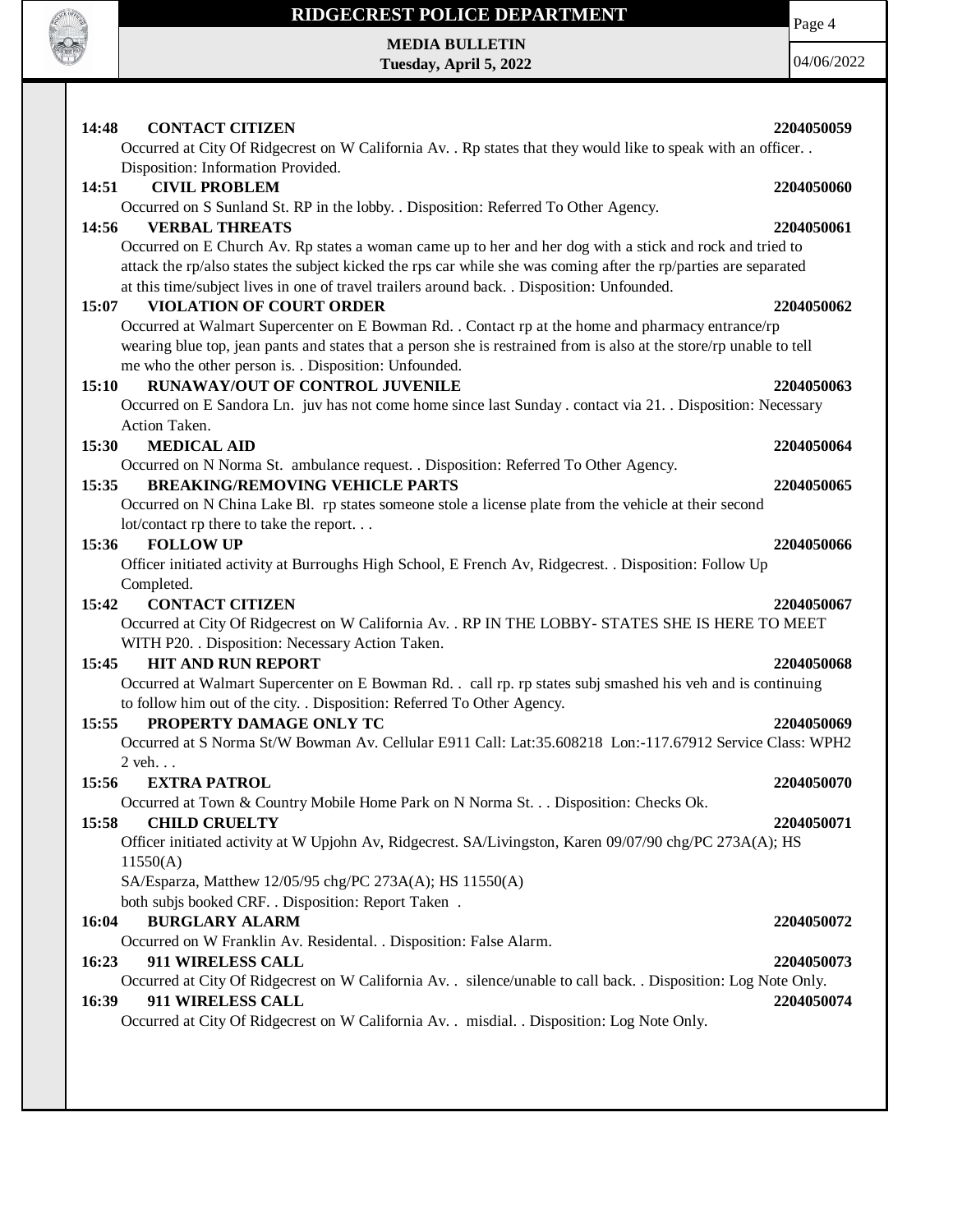

#### **RIDGECREST POLICE DEPARTMENT**

Page 5

**MEDIA BULLETIN Tuesday, April 5, 2022**

| 16:52<br><b>THEFT</b><br>Occurred at City Of Ridgecrest on W California Av. . Rp outside the lobby-states she needs to get a restraing                                                                                                 | 2204050075               |
|----------------------------------------------------------------------------------------------------------------------------------------------------------------------------------------------------------------------------------------|--------------------------|
| order on someone and needs to report theft of property. . Disposition: Information Provided.<br>16:58<br><b>LAND TRESPASS</b><br>Occurred on N Sahara Dr. Rp states there is a WFA in the condemned building. . Disposition: Necessary | 2204050076               |
| Action Taken.<br><b>WELFARE CHECK</b><br>17:47                                                                                                                                                                                         | 2204050077               |
| Occurred on W Kinnett Av. Welck on homeowner. care giver known to be UI and not taking care of him.<br>multiple subjs in and out of residence who are also UI. . Disposition: Checks Ok.<br><b>HIT AND RUN REPORT</b><br>17:51         | 2204050078               |
| Occurred on S Lilac Sq. Inc happened approx 1 hour ago. . Disposition: Log Note Only.<br>18:29<br><b>ACO CALL</b>                                                                                                                      | 2204050079               |
| Occurred at Schooners on N Norma St. . Found puppy. . Disposition: Animal Control Handled.<br>19:07<br><b>VERBAL THREATS</b><br>Occurred on W Graaf Av. Contact 10-21 regarding instagram threats. . Disposition: Negative Contact.    | 2204050080               |
| <b>CONTACT CITIZEN</b><br>19:10<br>Occurred on E Sandora Ln. Re in 2204050063/FU regarding child custody issues. . Disposition: Necessary                                                                                              | 2204050081               |
| Action Taken.<br>PRISONER TRANSPORT<br>19:32                                                                                                                                                                                           | 2204050082               |
| Occurred at City Of Ridgecrest on W California Av. Disposition: Log Note Only.<br><b>MEDICAL AID</b><br>19:38<br>Occurred on W Perdew Av. Cellular E911 Call:                                                                          | 2204050083               |
| Lat:35.648687 Lon:-117.67214<br>Service Class: WPH2. . Disposition: Referred To Other Agency.                                                                                                                                          |                          |
| <b>CONTACT CITIZEN</b><br>19:39<br>Occurred on S Alvord St. Contact 10-21. . Disposition: Negative Contact.<br><b>BRANDISHING A WEAPON</b><br>19:40                                                                                    | 2204050084<br>2204050085 |
| Occurred on W Ward Av. RP barricaded/adult son out of control armed with knife/spec needs/autism. .<br>Disposition: Checks Ok.                                                                                                         |                          |
| 19:44<br>DRIVING UNDER THE INFLUENCE<br>Occurred at Arby's #5270 on N China Lake Bl. . White truck in drive thru/poss intox. . Disposition: Unable To<br>Locate.                                                                       | 2204050086               |
| 19:55<br><b>BURGLARY - RESIDENTIAL - REPORT</b><br>Occurred on S Gordon St. RP stating someone is inside res with flash light. . Disposition: Report Taken.                                                                            | 2204050087               |
| 19:58<br><b>SUSPICIOUS PERSON</b><br>Occurred on N Balsam St. Female in alley was trying to enter bus/WFA white LS shirt/3rd party. . Disposition:<br>Warning (Cite/Verbal).                                                           | 2204050088               |
| <b>GENERIC FIRE CALL/NOT SPECIFIED</b><br>20:02<br>Occurred on W Garis Av. Service Class: RESD Report of fire in back yard behind RP. . Disposition: Referred To                                                                       | 2204050089               |
| Other Agency.<br><b>CHILD CRUELTY</b><br>20:19<br>Occurred on S Valley St. RP stating minor fem came to residence claiming physical abuse by male family                                                                               | 2204050090               |
| member. . Disposition: Report Taken .<br><b>INFORMATION</b><br>20:25                                                                                                                                                                   | 2204050091               |
| Occurred at City Of Ridgecrest on W California Av. . Anon RP. . Disposition: Information Received.<br><b>FOLLOW UP</b><br>20:51<br>Officer initiated activity at W Willow Av, Ridgecrest. . Disposition: Follow Up Completed.          | 2204050092               |
|                                                                                                                                                                                                                                        |                          |